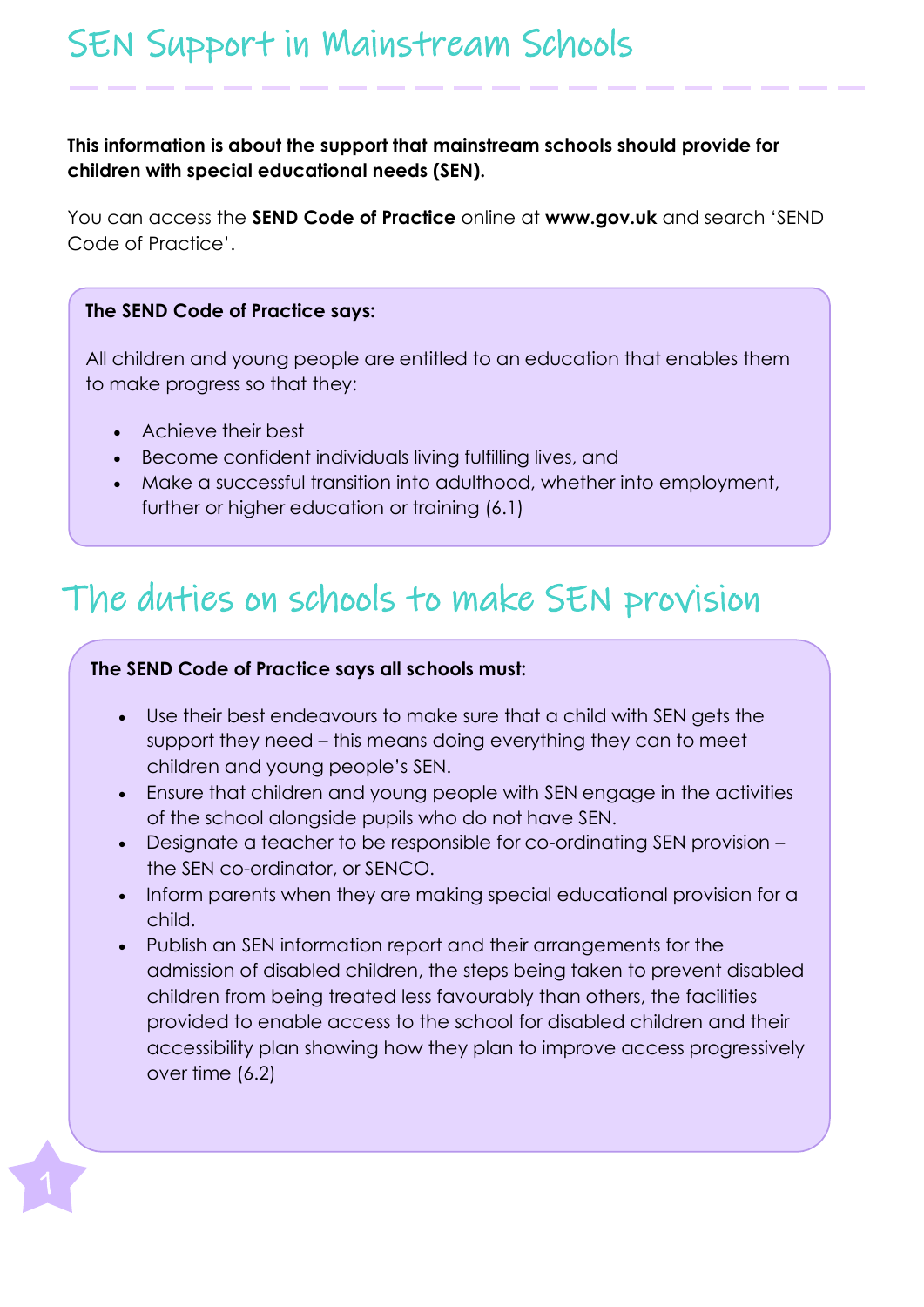# What is SEN Support?

Every child with special educational needs should have SEN support. This means help that is additional to or different from the support generally given to other children of the same age.

The purpose of SEN support is to help children achieve the outcomes or learning objectives set for them by the school. Schools should involve parents in this process.

Every school must publish a SEN information report about the SEN provision the school makes. You can find this on the school's website. You can also ask your child's teacher or the school's Special Educational Needs Coordinator (SENCO) for information on the SEN provision made by the school.

The Local Offer also sets out what support it expects early years settings, schools and colleges to make for all children and young people with SEN or disabilities.

### **SEN support can take many forms, including:**

- A special learning programme for your child
- Extra help from a teacher or a learning support assistant
- Making or changing materials and equipment
- Working with your child in a small group
- Observing your child in class or at break and keeping records
- Helping your child to take part in the class activities
- Making sure your child has understood things by encouraging them to ask questions and to try something they find difficult
- Helping other children work with your child, or play with them at break time
- Supporting your child with physical or personal care, such as eating, getting around school safely, toileting or dressing.

# Who decides what SEN my child has?

The school should then decide if your child needs SEN Support and let you know. They should also involve your child in the process and seek their views.

Sometimes you may be the first to be aware that your child has some special educational needs. If you think your child may need SEN support you should talk to your child's teacher or to the Special Educational Needs Coordinator (SENCO).

If you are not happy about the support your child has you can ask to talk to the Special Educational Needs Coordinator (SENCO) or headteacher.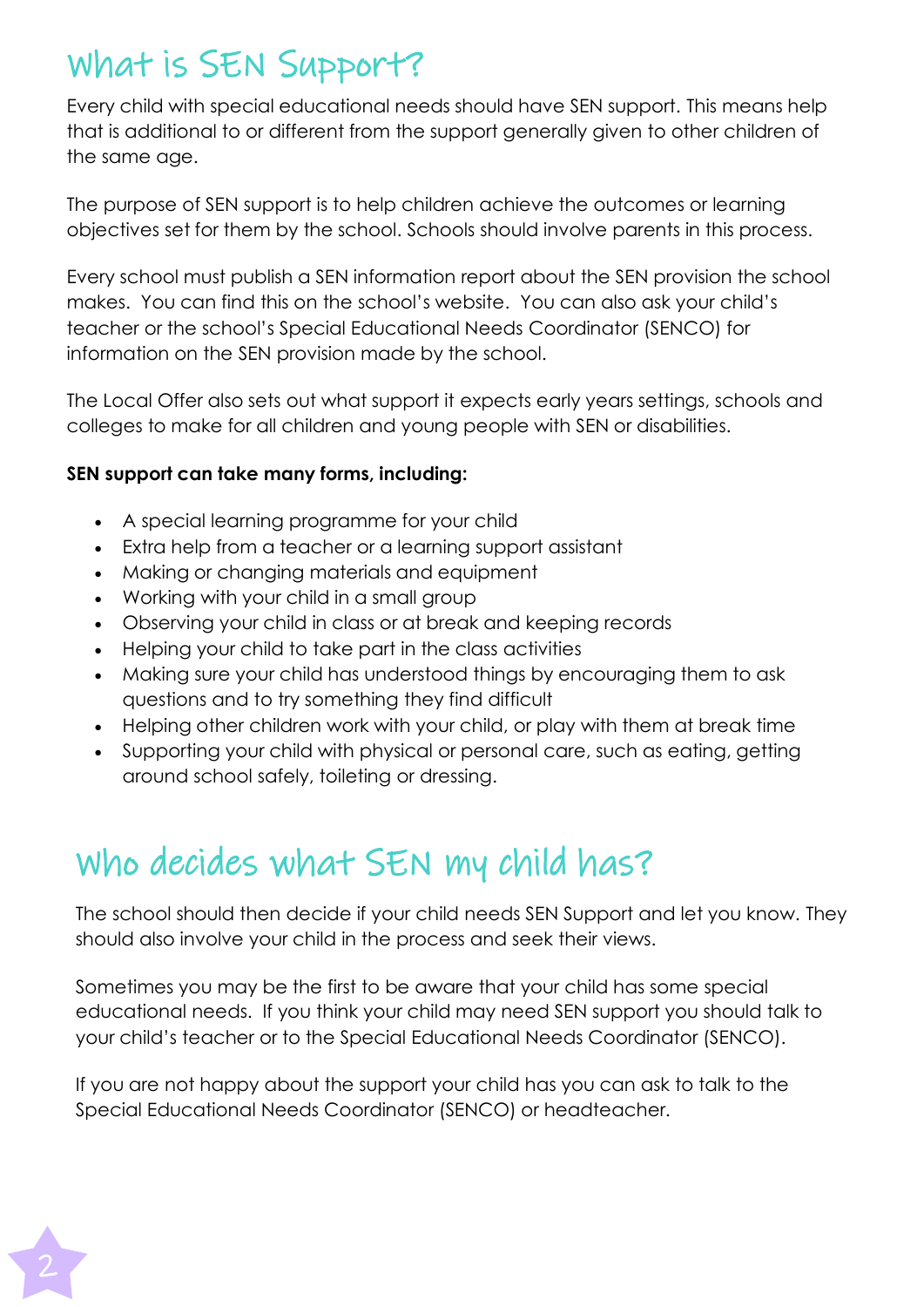# A Graduated Approach…

### **The SEND Code of Practice says:**

Where a pupil is identified as having SEN, schools should take action to remove barriers to learning and put effective special educational provision in place. (6.44)

When your child is identified has having SEN, the school should use a graduated approach based on **four steps**. These are:

### 1. Assess

Teaching staff should work with the Special Educational Needs Coordinator to assess your child's needs, so that they give the right support. They should involve you in this and, where possible, seek your child's views. Sometimes schools will seek advice from a specialist teacher or a health professional. They should talk to you about this first.

### 2. Plan

If the school decides that your child needs SEN support it must tell you. The school should talk with you about the outcomes that will be set, what help will be provided and agree a date for progress to be reviewed.

### 3. Do

Your child's class or subject teacher is usually responsible for the work that is done with your child and should work closely with any teaching assistants or specialist staff involved. The school should tell you who is responsible for the support your child receives.

#### **All those who work with your child should be made aware of:**

- Their needs
- The outcomes sought
- The support provided
- Any teaching strategies or approaches that are required (6.49).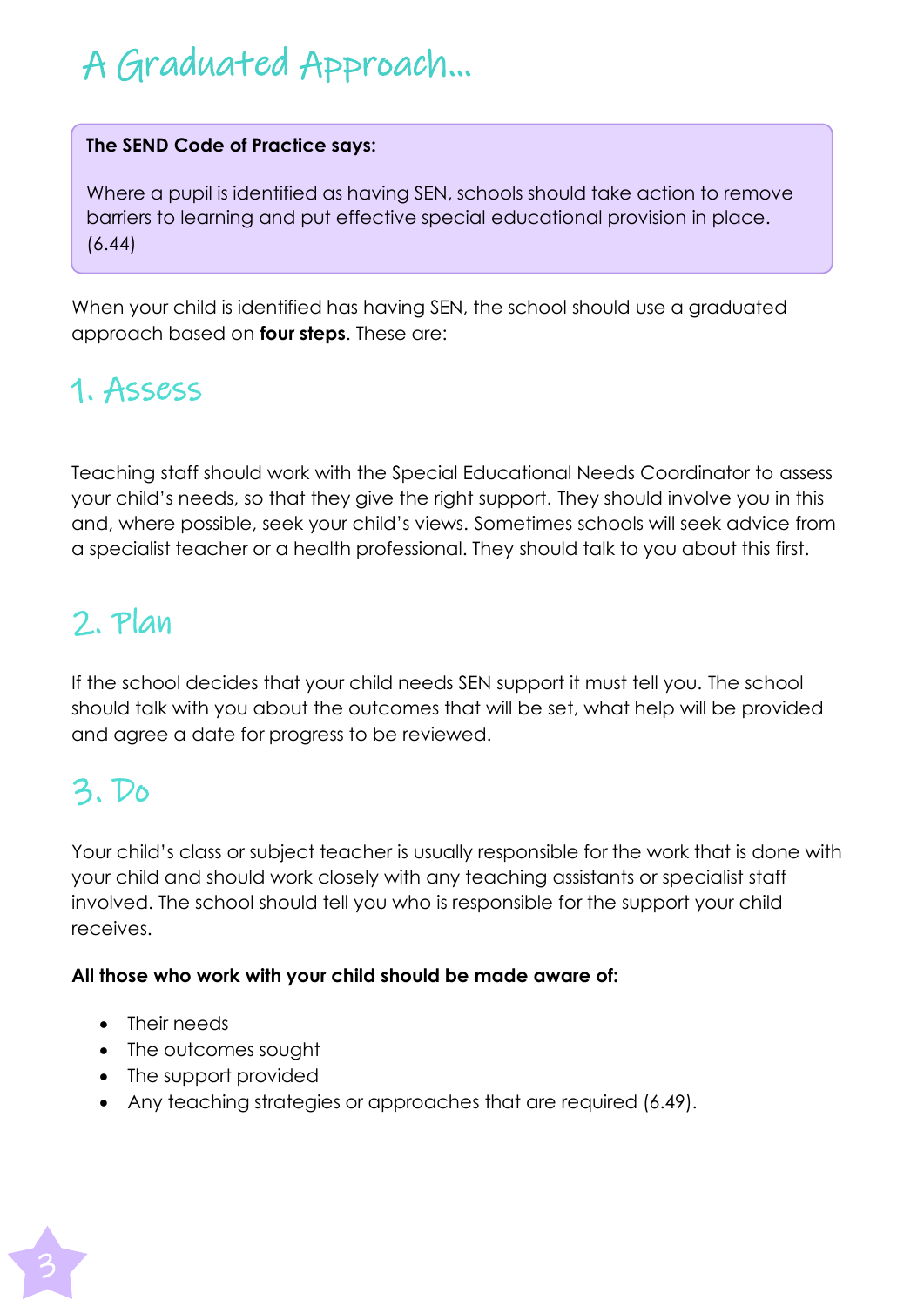

4

The school should review your child's progress, and the difference that the help your child has been given has made, on the date agreed in the plan. You and your child should be involved in the review and in planning the next step.

#### **The SEND Code of Practice says:**

Schools should meet with parents at least three times a year (6.65)

School should readily share information with you about the progress your child is making and the support that has been provided, this might be discussion notes or sections of a provision map. (See SEND Code of Practice, 6.75)

Sometimes it helps to involve other professionals in further assessment or to support planning the next steps. If your child has not made reasonable progress it will be important to agree with the school what should happen next.

You and the school can look at the Local Offer to see what support is available that could help achieve your child's outcomes.

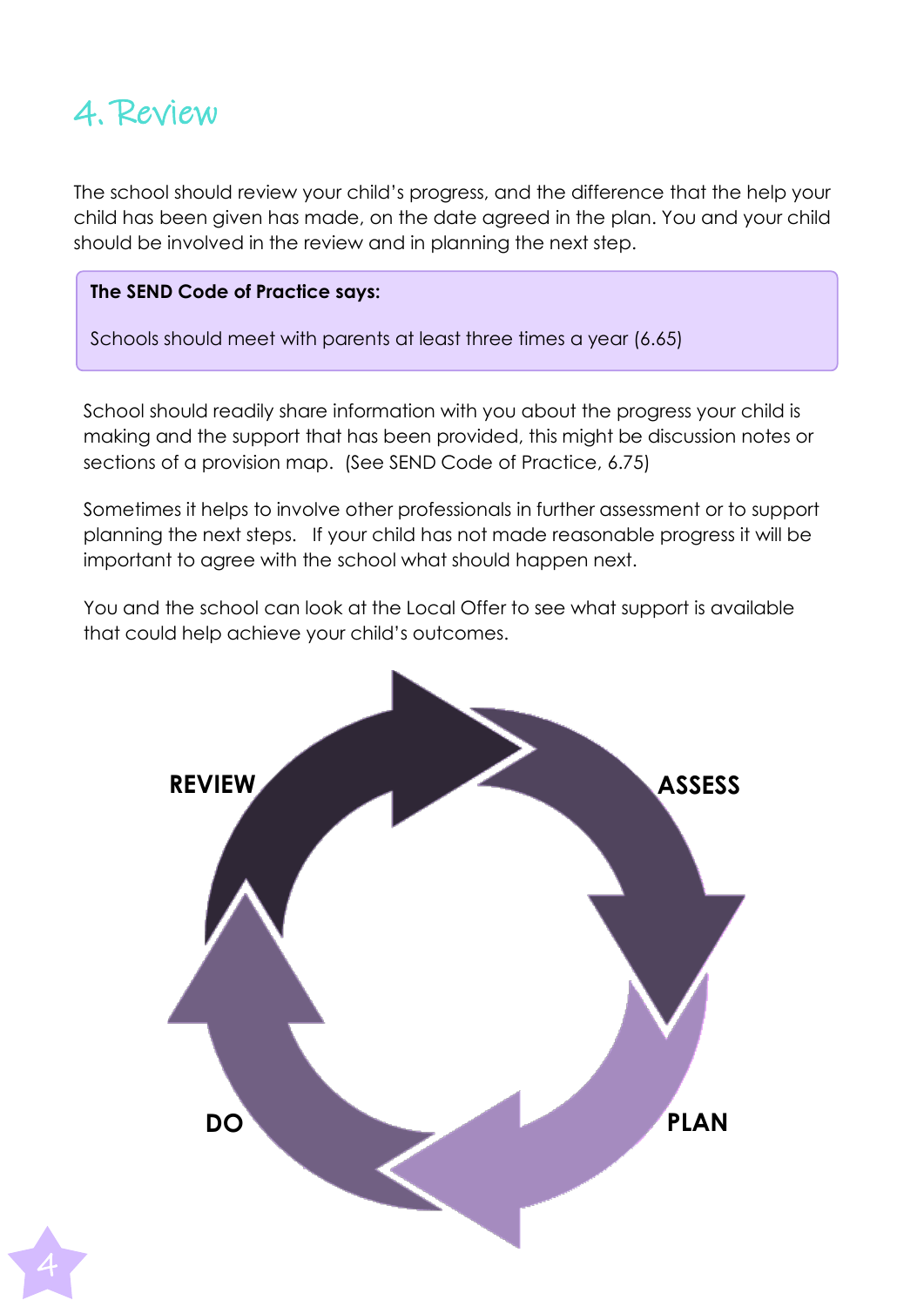# Where can I get more Information, Advice and Support?

### **Find out more by:**

- Looking at the SEN information Report on the school website
- Talking to your child's teacher or the Special Educational Needs Coordinator (SENCO)
- Looking at the Cornwall Local Offer includes more information on the local arrangements for EHC needs assessments

**SENDIASS** can give you:

- Information about **SEN Support**
- Advice about what to do if you are not happy with the support your school is providing
- Information about other organisations, support groups and information services that could help.

# Further Information



**Information:** You may find it helpful to look at our other leaflets and information on our website, social media channels and through our workshops and courses. We have some downloadable resources. If you can't find the answers. to your questions, you can get in touch by phone, text or email – **you choose** which works best for you.



**Advice:** We provide unbiased information and advice about what the law says, the local authority's policies and procedures, and about the policy and practice in local schools or other settings. We do not take sides or tell you what to do, we will help you get the information you need to make your **own choices**.



**Support:** We can help you by **listening** to your views and concerns, whilst working with you to explore your options. We can help you with preparation for meetings, with letters, forms and reports and support you to have the confidence to **express your views**.